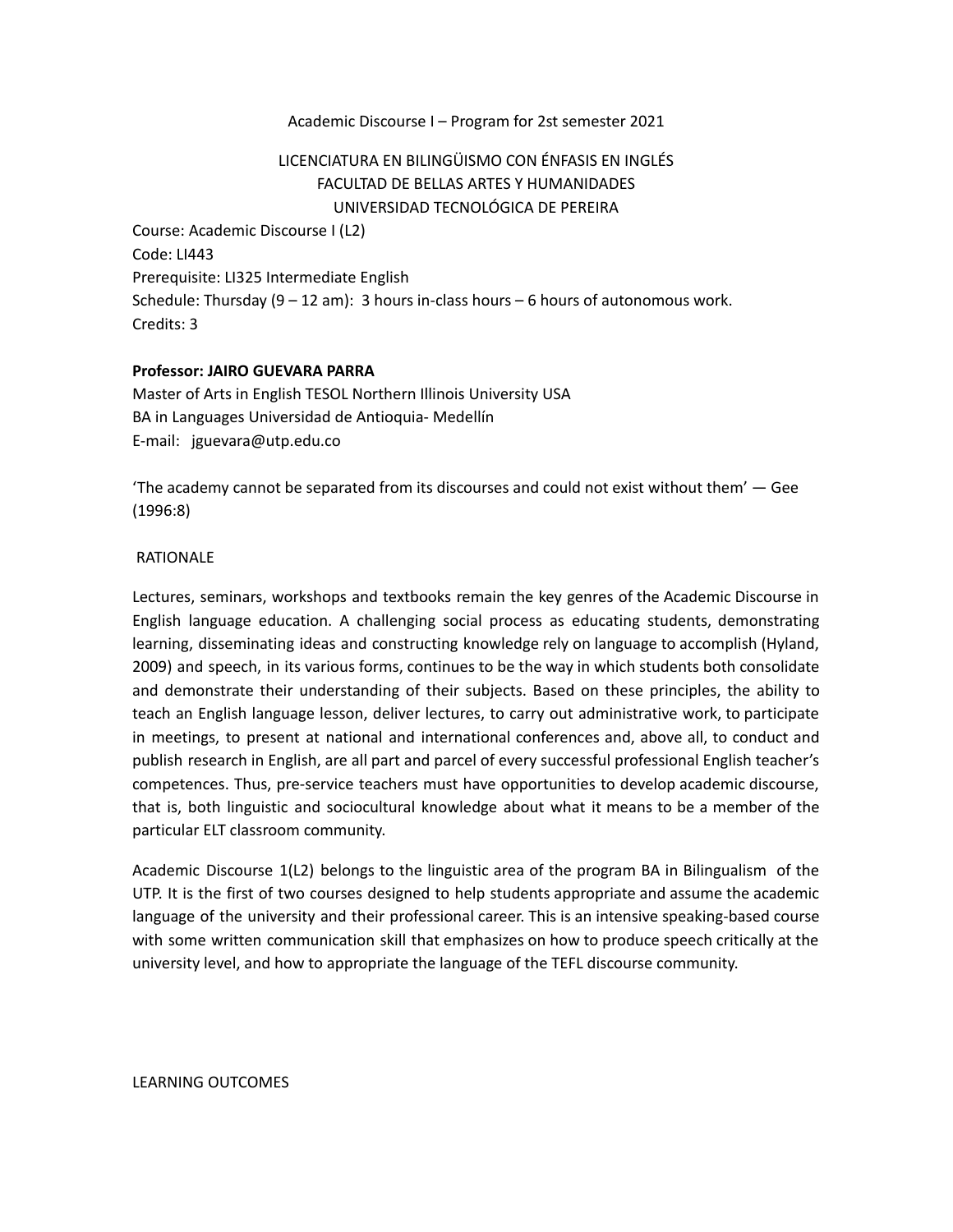Students who successfully complete this course will be able to:

- Produce academic speech related to their epistemological framework in the ELT discipline.
- Identify the 'register' used in ELT academic discourse.
- Participate actively in academic events related to their professional field.

• Show an acceptable degree of proficiency in oral production concerning a B2 level in terms of range, accuracy, fluency, interaction and coherence.

•To communicate in English in progressively complex and nuanced ways.

• Employ extensive vocabulary of common and specialized lexemes to construct propositionally and linguistically complex sentences on concrete and abstract themes in the field of ELT.

• Formulate extended, continuous discourse employing complex lines of argument on familiar topics.

- •Paraphrase own and other speakers' messages.
- Learn to choose the appropriate voice, tone, and level of formality.

• Analyze, create, and perform a speech or talk within the field of ELT concentrating on the elements of introduction, thesis statement, organized body points, and conclusion.

• Participate fully in interviews, either as interviewer or interviewee, fluently expanding and developing points of discussion.

• Demonstrate an awareness of both the verbal and non-verbal aspects of oral communication, including the role of eye contact, gestures, and intonation.

• Demonstrate the ability to define and articulate the need for information in a given situation.

• Characterize the 'teacher talk' used in the ELT discourse community.

• Construct a personal approach to the teaching of the speaking skill informed by current theory and practice.

• Consider relevant approaches, procedures and techniques for planning and guiding oral lessons and tasks.

•Construct and consider well-structured criteria for self-assessing oral performance.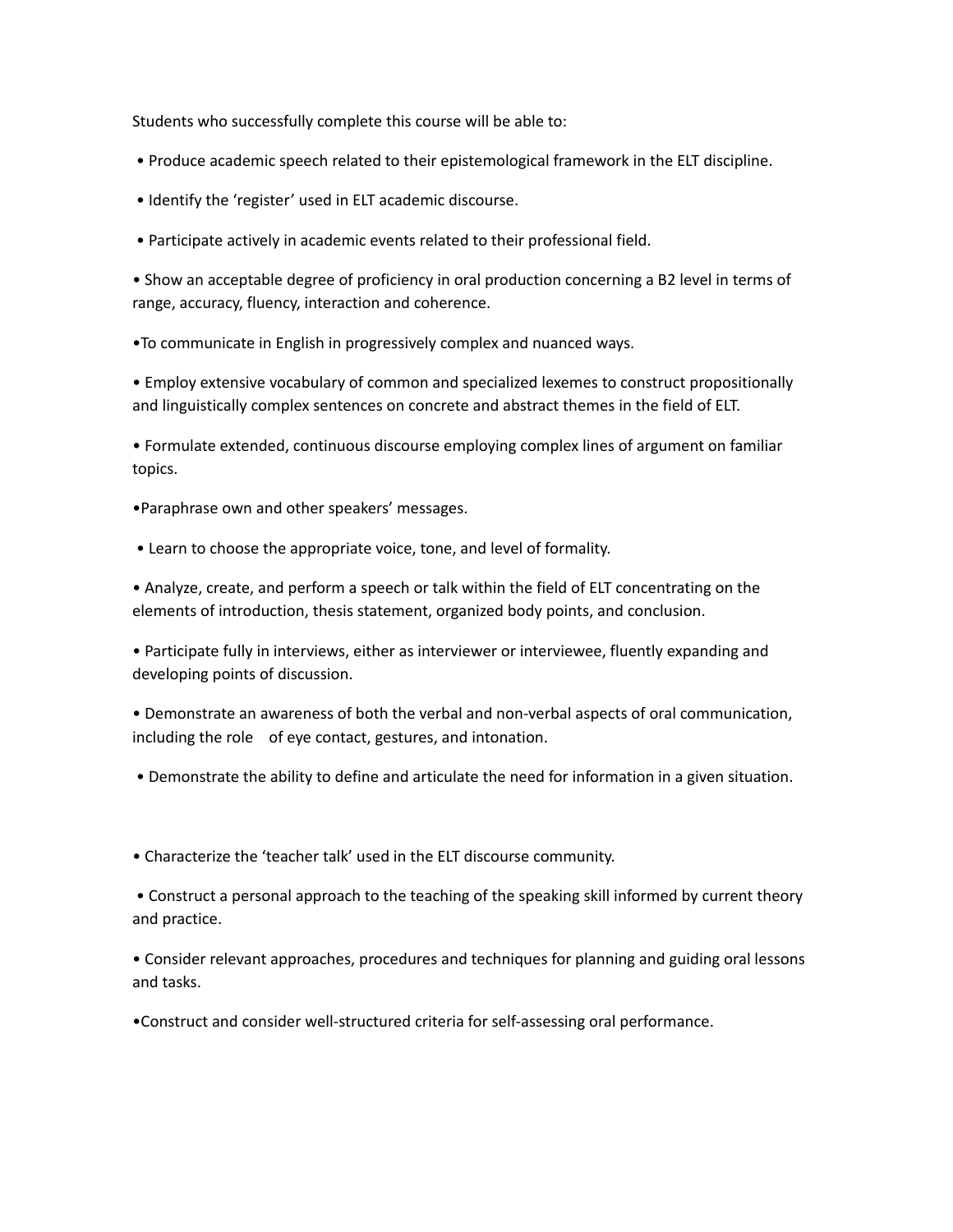## COURSE CONTENTS

- 1. Introduction to the course: Theory and Methodology.
	- What is Academic Discourse and what is a Register?
	- Discourse community: Register and Audience.
	- Identifying qualitative aspects of spoken language.
	- Language self-awareness and metalanguage.
	- Supra segmental features of discourse.
- 2. Discourse Markers in Academic Discourse I**nteractive**: transitions – frame markers – endophoric markers – evidentials – code glosses **Interactional**: Hedges – boosters – attitude markers – engagement markers – self mentions

3. Speech Acts Constatives Performatives Felicity conditions insincerities

4. Strategies for Academic Language Development explicit language instruction Vocabulary strategies Conventions of standard English Instructional challenges

5. The academic writing process Academic vs personal styles of writing: levels of formality The grammar of academic discourse: connectives, nominalization, voice, point of view The writing process: audience – purpose – materials

6. Speaking features and instruction

Features of spoken discourse

Functions of speaking: interactional function- transactional function – talk as performance Teaching implications: planning a speaking course – Teaching strategies – Assessment criteria

METHODOLOGY In accordance with current pedagogical models as well as with the approach set and described by the Curricular Committee of the Licenciatura Program in the PEI, this course is guided by four different pedagogical approaches:

Socio-constructivism: classroom discussions and presentations as well as team work in the development of the different projects and task carried out during the semester have as a goal to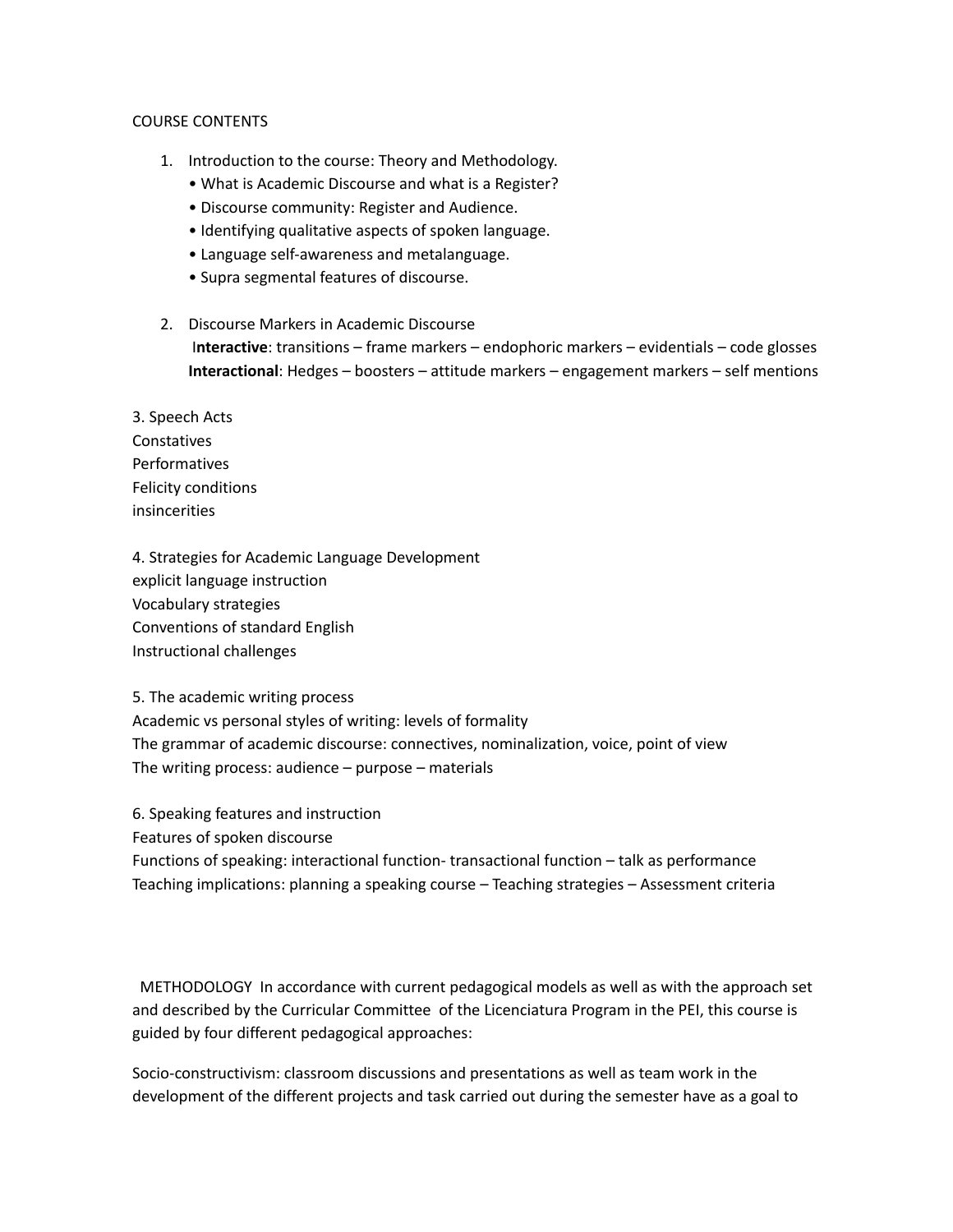create an environment in which knowledge can be socially constructed by the participants, who cooperate with their peers and have an active role in their learning process. Humanistic approach: The student is respected as an individual and is responsible for making decisions about his learning. The teacher role in the class is that of a facilitator that provides and guides learning experiences. Learners' expectations, abilities, interests and needs both as students and future teachers of language are explored and considered in the course in order to promote motivation and involvement in the learning process. The different activities carried out during the course and the materials and resources suggested to the students aim at developing and endorsing autonomy in students. Respect for other students opinions and views are encouraged in open discussions about different topics related to the course. Critical Reflection: metacognition plays an important role in learning, helping students understand their own strengths and weaknesses in L2 speech and resulting in greater autonomy and independence as learners. Students are encouraged in the course to plan, monitor and evaluate their progress so that they may revise their learning strategies accordingly. Evaluation of materials, self- evaluation and peer evaluation will help students hone the critical skills they will need as citizens of a complex world. Content-based approach: finally, the course provides a bilingual space of interaction and learning for students who can acquire and practice their communicative skills in English in a natural environment through the exposure to theoretical input as well as to practical activities related to the topics of the course.

Each week there will be a mixture of input sessions and reflective discussion activities related to this input and to prepared readings from the references suggested and any others relevant to the topic. Students are required to prepare themselves for class discussions and activities by having read in advance the suggested materials and/or by watching the suggested video clips. Students will also be involved in practical sessions designed by them, involving specific topics from the syllabus. Participants will be encouraged to develop, share and analyze the speech of others and monologues of their own.

**Leading Discussion**: Students are required to sign up for and lead one class discussion. This is not a presentation or lecture. Their job is to facilitate discussion, pose questions about the reading, and guide the class. Discussion leaders are required to post their response on Schoology at least two days before their discussion period.

Attendance, active participation, collaborative learning and commitment to work are essential parts of the learning process.

## RESOURCES

Virtual Environment Important note:

The course has a technological component that is based on constant communication via email and social networks. As for this academic period, a video conferencing application like Google Meet,